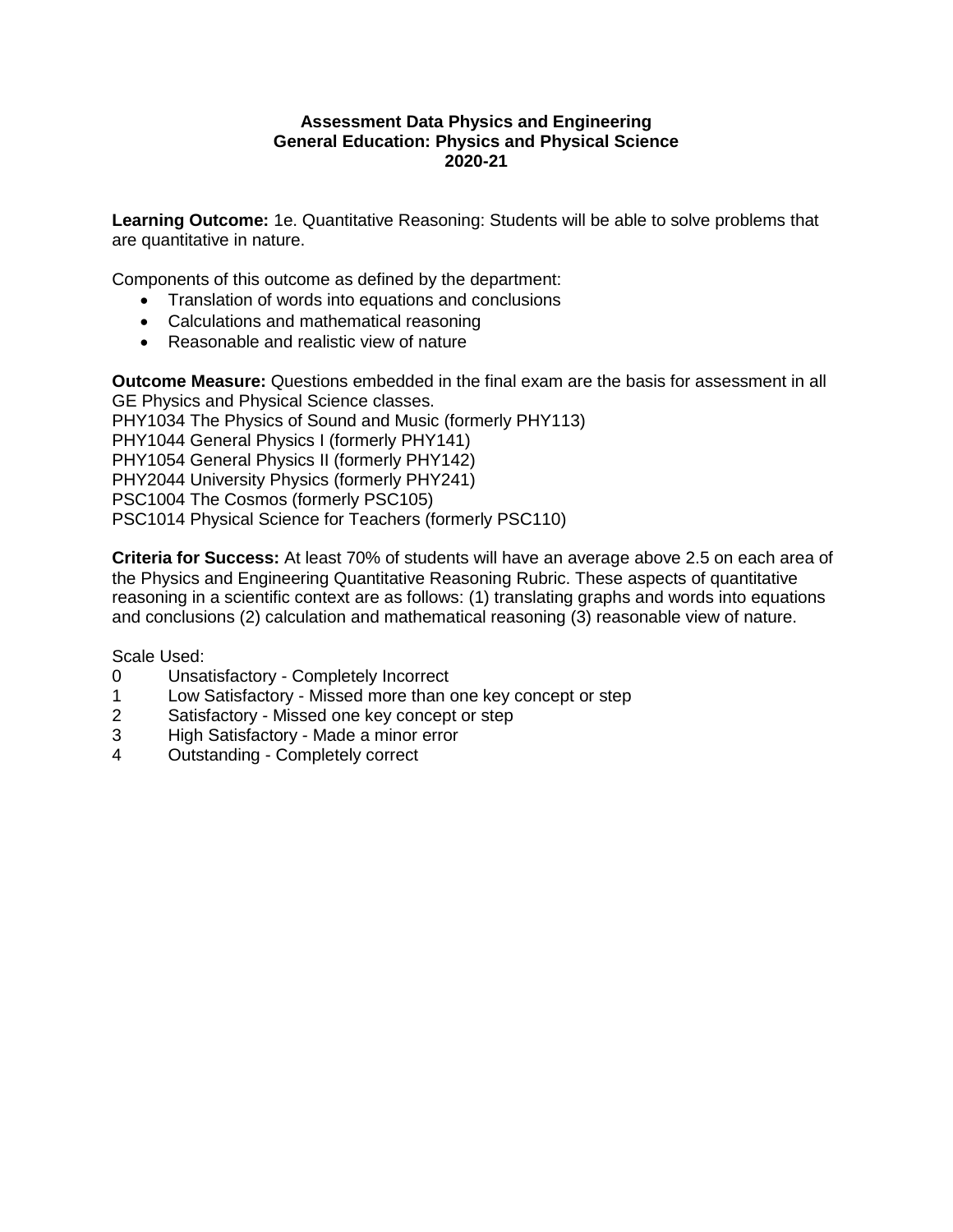## **Longitudinal Data:**

|                |                    | Translation words or<br>graphis into equations and | Calculations and       | Reasonable and realistic |
|----------------|--------------------|----------------------------------------------------|------------------------|--------------------------|
|                |                    | conclusions                                        | mathematical reasoning | view of nature           |
| PHY141         | <b>Fall 2012</b>   | 98%                                                | 100%                   | 82%                      |
| PHY141         | <b>Fall 2013</b>   | 98%                                                | 100%                   | 75%                      |
| PHY141         | Summer 2014        | 100%                                               | 100%                   | 67%                      |
| PHY141         | Summer 2015        | 100%                                               | 100%                   | 83%                      |
| PHY141         | Summer 2016        | 98%                                                | 90%                    | 88%                      |
| PHY141         | Summer 2017        | 100%                                               | 100%                   | 100%                     |
| PHY141         | <b>Fall 2017</b>   | 95%                                                | 85%                    | 90%                      |
| PHY141         | Summer 2018        | 100%                                               | 95%                    | 95%                      |
| PHY141         | <b>Fall 2018</b>   | 89%                                                | 84%                    | 74%                      |
| PHY141         | Summer 2019        | 80%                                                | 100%                   | 85%                      |
| PHY1044        | <b>Fall 2019</b>   | 68%                                                | 100%                   | 79%                      |
| PHY1044        | Summer 2020        | 100%                                               | 100%                   | 100%                     |
| PHY1044        | Spring 2021        | 90%                                                | 100%                   | 95%                      |
| PHY142         | Spring 2017        | 70%                                                | 90%                    | 75%                      |
| PHY142         | Summer 2017        | 84%                                                | 100%                   | 68%                      |
| <b>PHY142</b>  | Spring 2018        | 90%                                                | 95%                    | 85%                      |
| <b>PHY142</b>  | Summer 2018        | 100%                                               | 100%                   | 100%                     |
| PHY142         | Spring 2019        | 95%                                                | 95%                    | 89%                      |
| PHY142         | Summer 2019        | 85%                                                | 85%                    | 90%                      |
| PHY1054        | Spring 2020        | 100%                                               | 100%                   | 100%                     |
| PHY1054        | <b>Fall 2020</b>   | 69%                                                | 85%                    | 77%                      |
| PHY1054        | Spring 2020        | 85%                                                | 100%                   | 100%                     |
| <b>PHY241</b>  | Spring 2015        | 100%                                               | 96%                    | 100%                     |
| <b>PHY241</b>  | Spring 2017        | 100%                                               | 100%                   | 95%                      |
| <b>PHY241</b>  | Spring 2018        | 84%                                                | 100%                   | 89%                      |
| <b>PHY241</b>  | <b>Fall 2018</b>   | 90%                                                | 90%                    | 80%                      |
| PHY2044        | Fall 2019          | 90%                                                | 100%                   | 95%                      |
| PHY2044        | <b>Fall 2020</b>   | 100%                                               | 100%                   | 100%                     |
| <b>PSC105</b>  | <b>Fall 2015</b>   | 96%                                                | 92%                    | 100%                     |
| <b>PSC105</b>  | Spring 2016        | 57%                                                | 85%                    | 86%                      |
| <b>PSC105</b>  | <b>Fall 2016</b>   | 100%                                               | 65%                    | 88%                      |
| <b>PSC105</b>  | Spring 2017        | 90%                                                | 100%                   | 95%                      |
| <b>PSC105</b>  | <b>Fall 2017</b>   | 95%                                                | 95%                    | 90%                      |
| <b>PSC105</b>  | Spring 2018        | 85%                                                | 90%                    | 90%                      |
| <b>PSC105</b>  | Summer 2018        | 100%                                               | 100%                   | 94%                      |
| <b>PSC105</b>  | <b>Fall 2018</b>   | 94%                                                | 94%                    | 89%                      |
| <b>PSC105</b>  | Spring 2019        | 95%                                                | 95%                    | 100%                     |
| <b>PSC1004</b> | <b>Fall 2019</b>   | 90%                                                | 95%                    | 80%                      |
| PSC1004        | Spring 2020        | 100%                                               | 95%                    | 63%                      |
| PSC1004        | Summer 2020        | 89%                                                | 83%                    | 89%                      |
| PSC1004        | <b>Spring 2021</b> | 94%                                                | 79%                    | 100%                     |
| <b>PSC111</b>  | <b>Fall 2017</b>   | 90%                                                | 95%                    | 95%                      |
| <b>PSC111</b>  | <b>Fall 2018</b>   | 75%                                                | 90%                    | 85%                      |
| <b>PSC1014</b> | Fall 2019          | 85%                                                | 85%                    | 85%                      |
| PSC1014        | Fall 2020          | 85%                                                | 90%                    | 95%                      |
| PSC1014        | Spring 2021        | 100%                                               | 100%                   | 100%                     |
| PHY113         | <b>Fall 2018</b>   | 84%                                                | 89%                    | 89%                      |
| PHY1013        | Fall 2019          | 89%                                                | 95%                    | 100%                     |
| PHY1034        | <b>Fall 2019</b>   | 89%                                                | 95%                    | 100%                     |
| PHY1034        | Spring 2021        | 92%                                                | 100%                   | 100%                     |

Italics represent the terms during the COVID pandemic.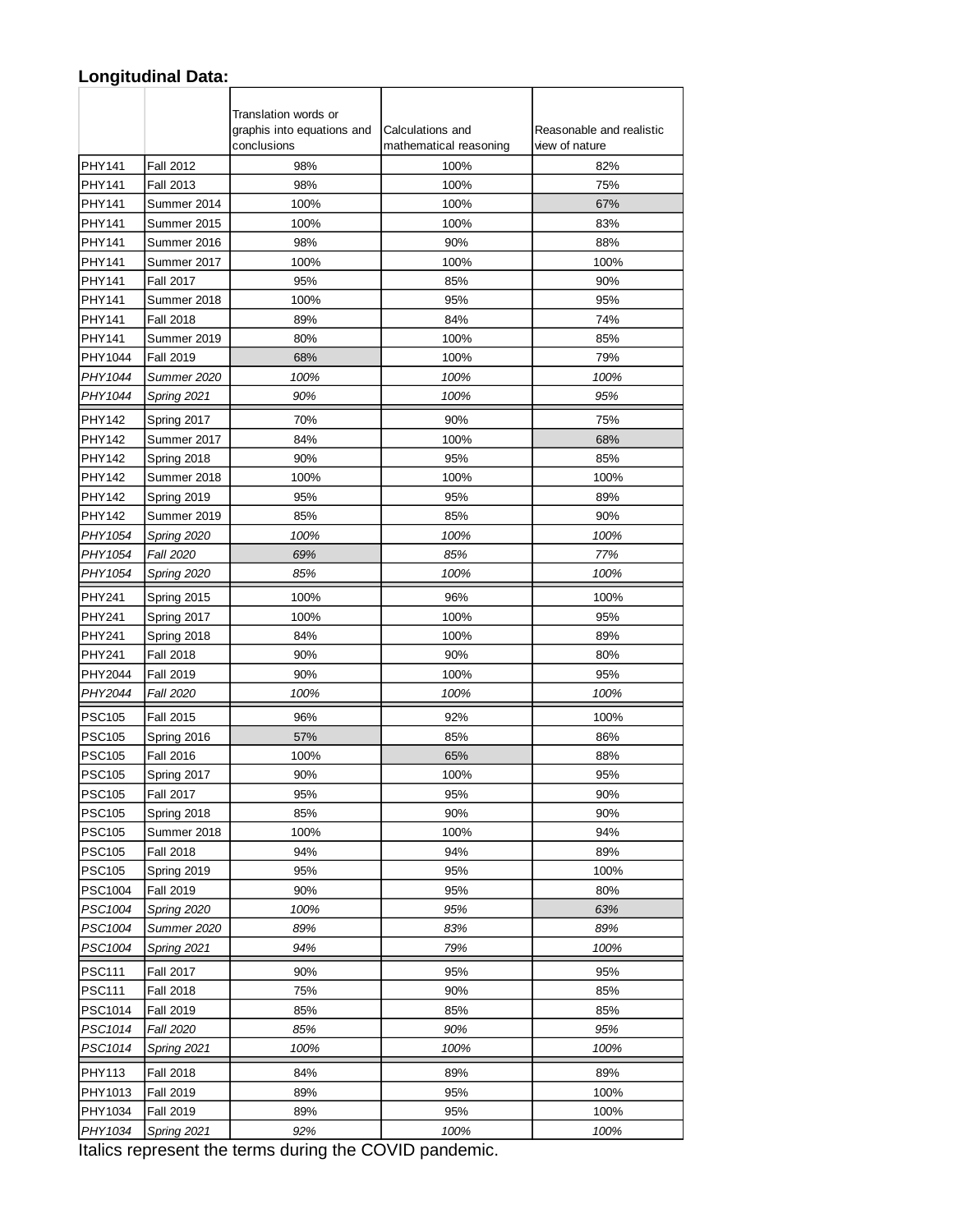PSC1004 and PHY1044 were not assessed in Fall 2020. This was due to the complexity of conducting the assessment in an all remote pandemic semester.

Note that the following changes have been made in the GE course offerings:

- PSC103 Earth Science has been eliminated as a GE class (data removed from data set)
- PSC110 Physical Science has been eliminated as a GE class (data removed from data set)
- PSC1014 Physical Science for Teachers has been added as a GE offering focused specifically on the preparation of elementary school teachers (this replaced PHY111)
- PHY1013 The Physics of Sound and Music is a new GE class and was subsequently renumbered PHY1034.

**Conclusions Drawn from Data:** Overall general education classes created for students who are not in scientific majors (PSC1004, PSC1014 and PHY1034) tend to have a lower level of success on calculation and mathematical reasoning within a scientific context than the introductory physics classes. This is not surprising in that PHY1044, PHY1054 and PHY2044 have significant mathematical prerequisites, and it is observed that these students are succeeding at applying these skills in a scientific context.

The PSC courses tend to emphasize the reasonable view of nature category, and the corresponding student understanding can be observed in the measures used. PHY1044, PHY1054 and PHY2044 include a considerable amount of quantitative reasoning. The measures used in these courses are not calibrated to the PSC courses, but are instead designed to identify areas of potential improvement within the context of the expected level of these courses. The measures used tended to be of a more sophisticated nature.

## **Changes to be Made Based on Data:**

Prior to 2015-16, PSC1004 did not incorporate significant use of quantitative reasoning. These skills were integrated and measured starting in 2017-18. In addition, in 2017-18, the Physical Science GE course (PSC111/PSC1014) was reshaped to include an increased emphasis on quantitative reasoning.

Overall the students are meeting our criteria for success and did reasonably well during the COVID pandemic.